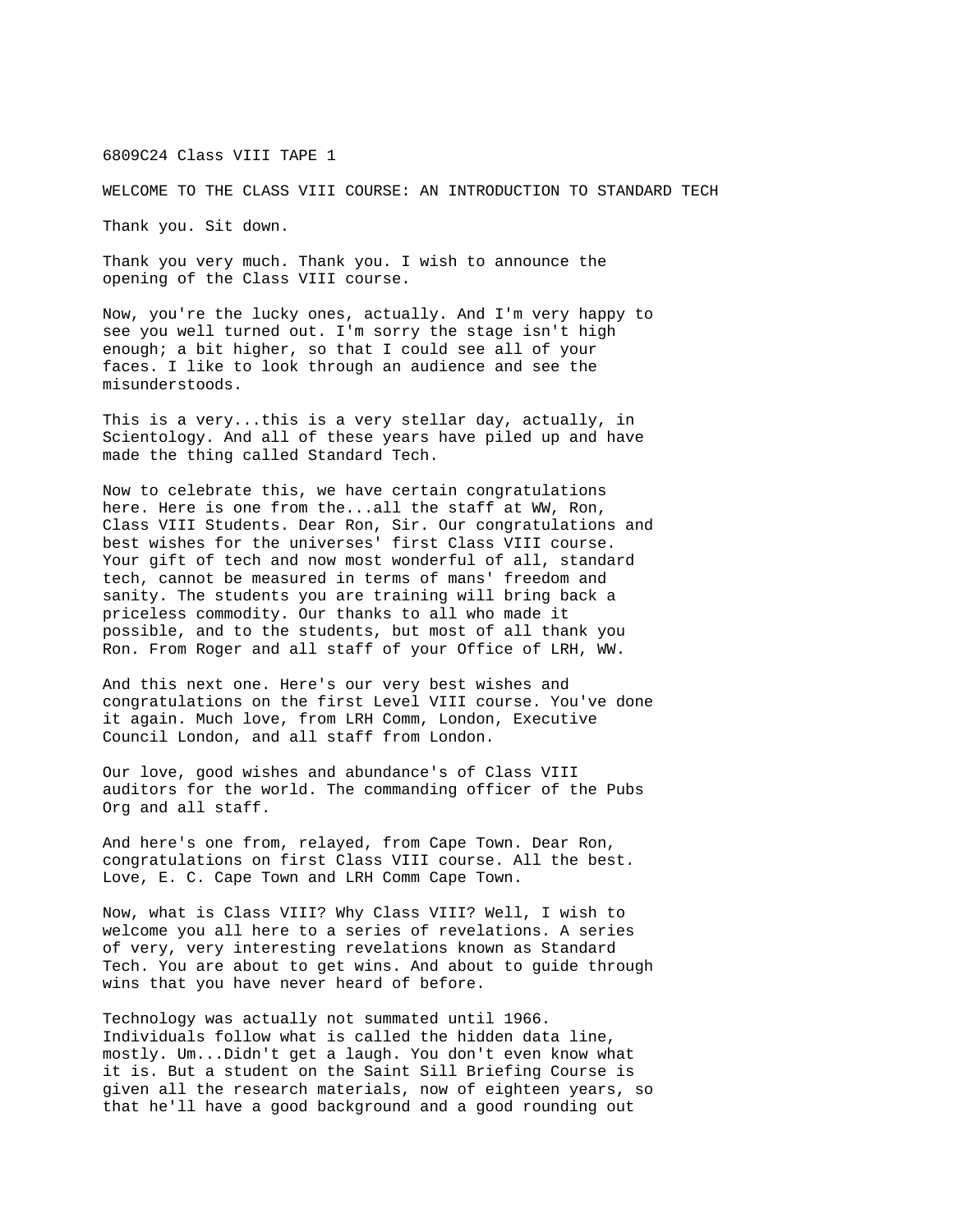on which he can operate. and then he goes into power and his lessons in simplicity begin to occur. Only an expert can be simple. A one-ace trained individual, "Uh, no, ah, ah, where - where's the tone arm?" Much less where's the PC? "I, I, it looks awfully blank, and uh I think that blankness,...and see, I think blankness, I don't remember calling anything...I'd better develop some technology. Let's see.

I've got a new process now. "Who's blank?" Yeah, that ought to crack his case, yeah. "Who's blank?" They don't even know there's any technology there, boy.

In other words it takes a total expert to be totally simple. And you just gonna be surprised studying this Class VIII course to find out how totally expert you have to be to be totally simple. It is a fantastic revolution. It's a revolution, it's a revelation.

And then there's this other thing called a hidden data line. This thing called a hidden data line is one of the most fascinating things I ever heard of. Now, Captain Joe Von Stodden, Captain of the Flag Ship, has given some thought to this as an old, old, old time auditor, as well as a very good captain. He sort of racked this around for a while, and he finally found out how a hidden data line occurs. Or how a hidden command line occurs. And I'll just read his dispatch in full here as I received it this morning. It's very, very good.

"Regarding the subject of a hidden data line, I have observed the basis of the hidden data line, and it is simply this: The hidden command line. This is the only way command intentions can get alter-ised apart from outright non-compliance, which I feel, if looked at closely, is also due to a hidden command line."

"For example, a level 3 auditor does a green form without an E-meter. A level 6 asks him, "What the hell are you doing?" And the level 3 auditor says, "I have just come back from the AO and they do it like that." And the level 3 auditor gives a big explanation of why it goes that way. And the level 6 auditor pursues the issue and finds other auditors from AO doing a green form this way, and therefore it must be OK. So the level 6 auditor starts doing a green form in this way. This is an extreme example, but the point is the level 6 started backing off when the AO was mentioned."

"The higher up the command line, the level 6 wouldn't have just taken it from the level 3, but the 3, being just...having just had close contact with a body higher on a command line than the 6, starts off the level 6's doubt. And the higher on a command line the power is drawn from, the wider area the alter-is covers. Like it seems someone figured this out and just put god there."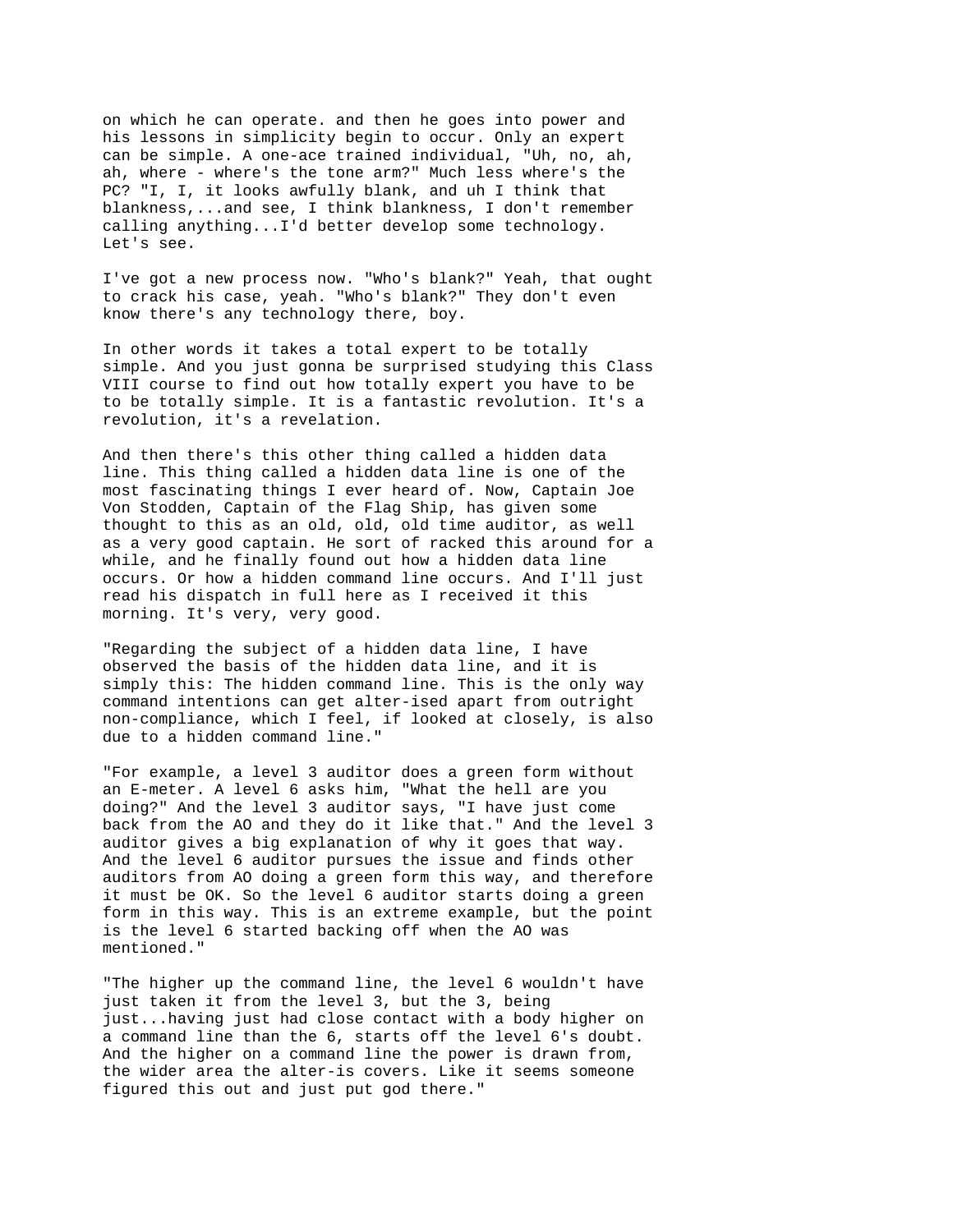"You know, somebody just heard from god, so that's the right thing to do."

"Religion is a pretty good example of a hidden command line. There is policy on 'If it's not written it's not true', and 'The only standard tech is found in HCOBs, tapes and books', yet tech gets alter-ised in Orgs, and the form of the Org is difficult at times to keep. I conclude from this that command lines are misused and not understood always."

"The Class VIII course is handling the tech line, and I really feel will get the data line in from source, and kept in by Sea Org Class VIIIs doing a patrol of tech. To handle the design won't it be a good idea to run the Org Exec course based on some principles, the same principles as the Class VIII auditors course here? To put in the command lines with a thud, then, we will be able to turn out cracker jack auditors and a cracker jack org to back them up would be a great help. So it undoubtedly occurs organizationally as well as technically."

And those are very, very important considerations.

The laws of listing. They were all on tape, they were in bulletins. And somebody has removed both tapes and bulletins from the training line of the Class VI course.

Now, do you realize that the morale of an organization is proportional to the accuracy of the technology? If they haven't got accurate technology that works, works, works, I will tell you what. Their morale goes to pieces because they haven't got anything left to work for.

Now I don't mean to appear violent. But when you have talked your lungs out hour after hour, day after day to drive one point home and it doesn't drive, and it evaporates, it demonstrates that the subject can be wrecked by deleting from the subject line a piece of key data. As well as somebody who just came in saying, "The Advanced Org. That's the way they're doing it at the Advanced Org. They run the PC standing on his head and the E-meter plugged into the light socket." Do you realize that Scientology very remarkably well stays together in spite of the absence of standard tech? It's remarkable. It's the only hope man's got. But when it's done wrongly, when that is done wrong, man is being betrayed. And he's being very, very badly betrayed.

Now there isn't in actual fact much of a trick to auditing. There isn't much of a trick. I'm not saying how bad it all is every place. I'm just saying, my gods! If it hangs together on the crappy jobs of god - just - auditing you see around, what would it do if it went up to 100%? And guess what? It's running on this ship right now at one, zero, zero per cent. Three provisional Class VIIIs. Some of them are a little resistive, some of them more resistive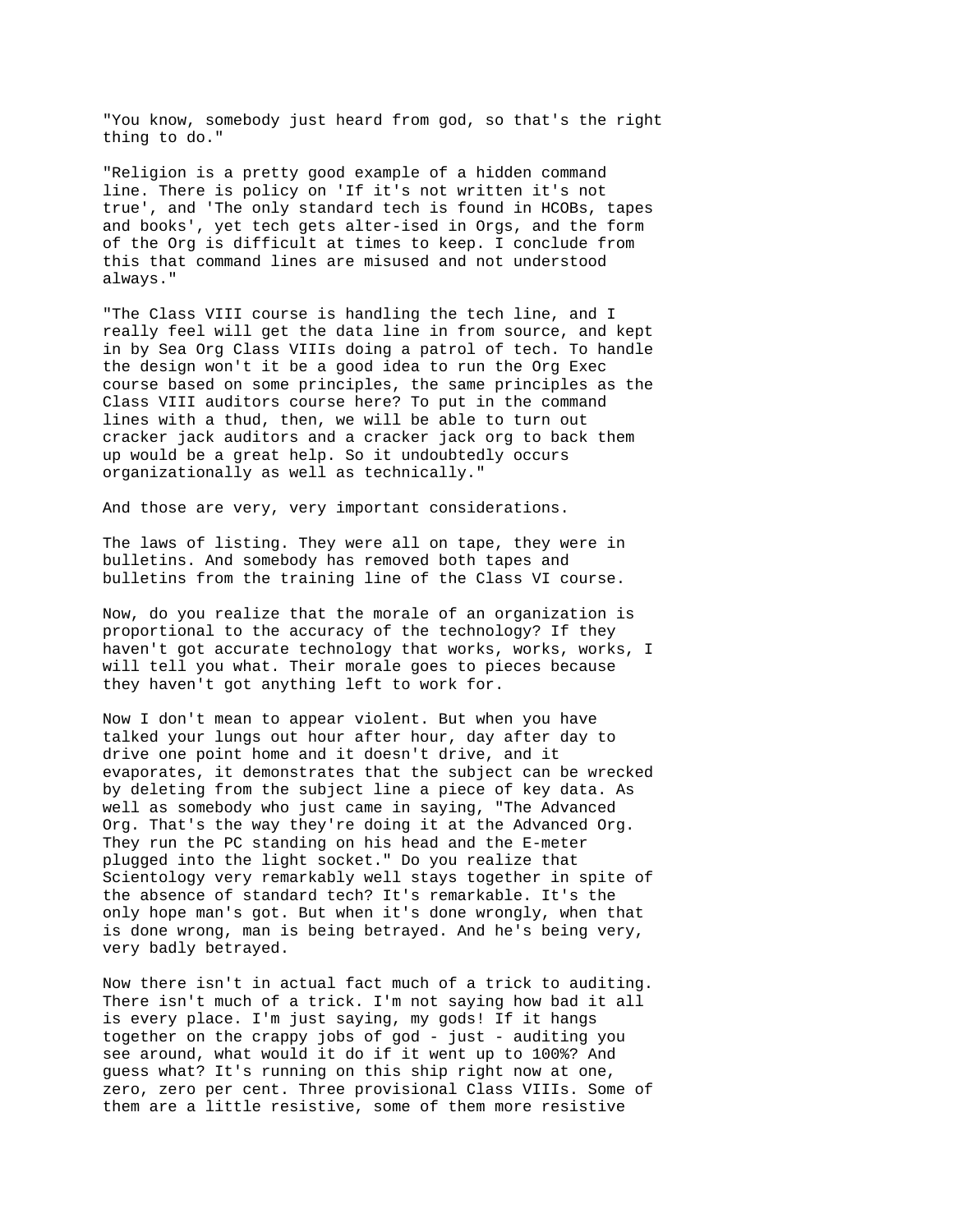than others, but they're all the same case. And they're just rolling along.

And the morale went up and everything went up, and bongety, bongety, bongety, bong! But if tech was even slightly out on the Flagship, what do you think it is in the outer Orgs? Pretty grim. Pretty grim.

Now. I don't want to give you the idea that I'm angry at anybody. I'm not. I'm not even ARC broken about having talked so long and often on certain points and find them violated. In fact I'm very calm about the whole thing, and it will be completely dispassionately that we hang from the yard arm any auditor who does other than standard tech. We'll pat him on the back as we send him into the sky.

'Cause everything we're fighting for is attainable on a standard technical basis which doesn't alter a hair line! There is not one case in this whole stinking MEST universe who is one millionth of a millimeter sideways from standard tech. And that's the first thing you have to know about standard tech. There are no variable cases. None.

But let me show you what people think is a variable case. PC comes into session, his TA is high, and the auditor's trying to run the right thing, they've been trying to run some things on him lately, and, the TA is high; and they haven't gone anyplace, and so they try to dream up something like, "What principles of psychoanalysis would apply to your case?", you know? They go rushing in to the case supervisor or the D of T and say, "I can't get him on there, uhuhuh, he's still...ahahah, god damn him! Here, get me a process!"

Your class supervisor goes through and he thinks of something, and gives it to this fellow.

Doesn't even look at the folder. And the guy goes tearing back to session and runs some bunk, and the TA goes a little bit higher. Now this is actually, this is actual fact. I get hold of such a folder, and this case is so, so standard that it's pathetic. Except for the last three months anybody who did a GF or rudiments on him got an R/S on missed withholds as connected to a suppressive person. (Laughing) They R/S! They don't read, they R/S! And no auditor has resorted it to ethics, has done anything about it, has tried to pull the missed withhold, or anything, so of course we have a very peculiar case.

So a case that isn't run by standard tech becomes a very peculiar case. And that's just about the first law of standard tech. All peculiar cases were cases that weren't run by standard tech, and guess what? Still can be. So that doesn't make peculiar cases at all.

Now the degree of precision which I have talked about on the Saint Hill course is so many miles wide of what we now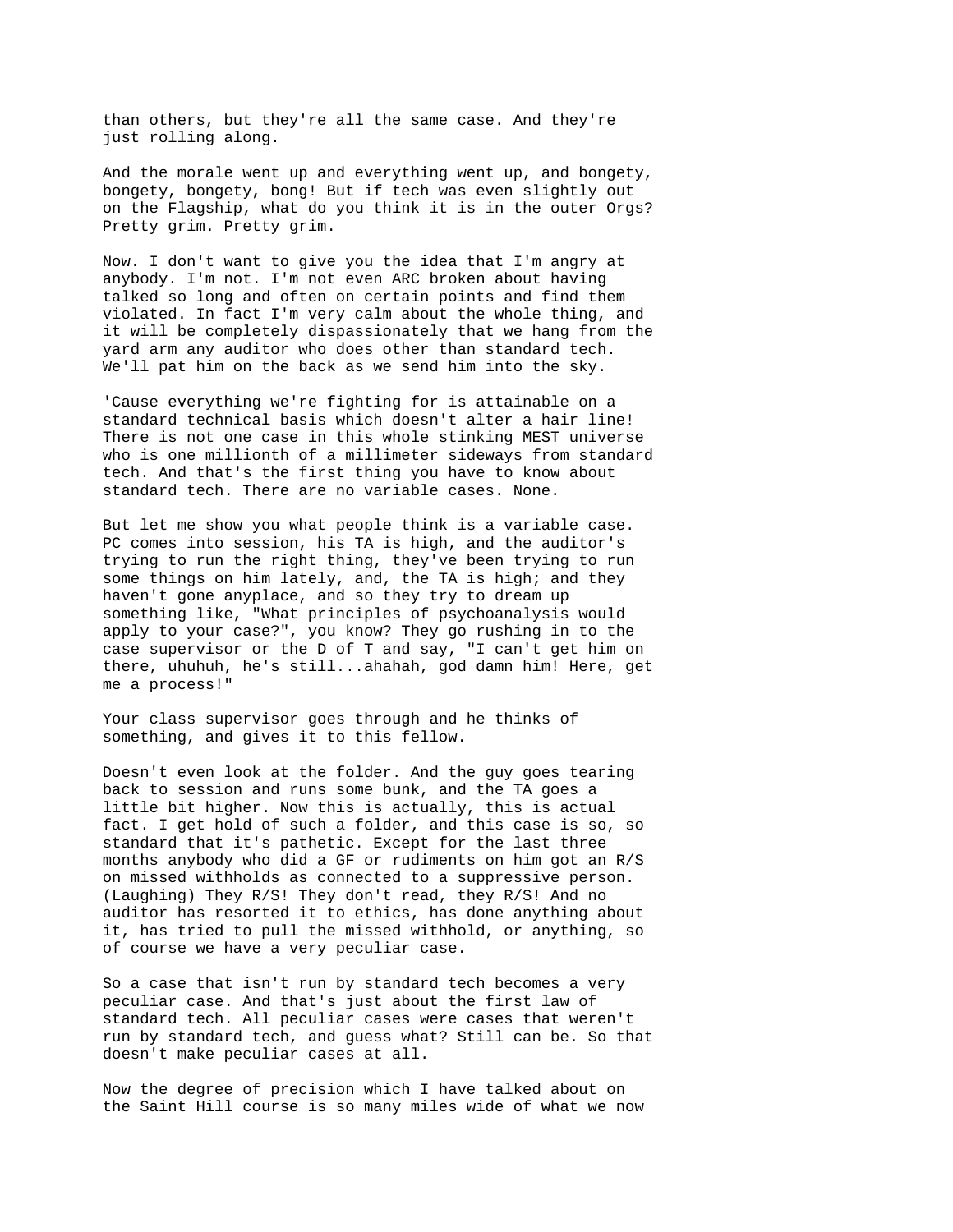call standard tech, as to be completely fantastic. There're literally miles of widths in 1965 which don't exist now. The width of tolerance on standard tech probably couldn't be measured with an engineering micrometer. It is absolutely exactly hair line.

Now what do you have to do? What do you have to be, in order to run tech that close? You have to be the god damnedest most screaming expert you've ever heard of. You have to know all of the width and body of the Saint Hill course, the research line, all the books, because that enough was a pathway. That was a roadway. And then knowing all that you know the total boundaries. You know the total boundaries the tech can reach.

Now, in through that data there is an absolutely hair line, little, tiny, knife edge pass. And you have to know all of that to have a grip on where the path is. And exactly what you do.

Honest to Pete, standard tech is so standard that it's practically drop a nickel in the auditor and he runs off the session. But what does it take to make that kind of an auditor? Look at the grip he's got to have on it. Smokey Joe sits down, and he sits down in the auditing session, and he's in really bad shape, and he was audited out in Keokuk, and didn't do any good. And his TA is at .9, and the needle is terribly stuck. And what do we do? We do Ruds or green form to F/N and next grade. (Laughs)

And then there's this fellow comes in, and he's been in New York, and he's been down on Harley Street in New York he says. And he's a member of the British government so he's pretty confused. And most of their wives are in psychiatrists' beds, I mean care. I didn't mean to malign them or anything. Anyway, so he sits down and says his psychiatrist has just told him something or other. And he's just had umpteen electric shocks and he actually has been boozle-bozzled, and etcetera. And he's been given an implant that Scientology doesn't work.

And uh, it's, it's, it's all pretty, pretty grim. And what do you do with this guy? What, what do you do with this guy?

"Oh Christ, that is a hell of a god damned thing to figure out. What will we do with this fellow? Oh dear! Let's run in to see the case supervisor without even showing him the folder and get the solution, you know? That's the way it is."

Well in standard tech you don't even know whether or not he's a resistive type case, so you do the Ruds or green form to F/N, and the next grade.

Now, you'll have to be pretty, pretty good. You have to be pretty good. Because look at the bait that's thrown to you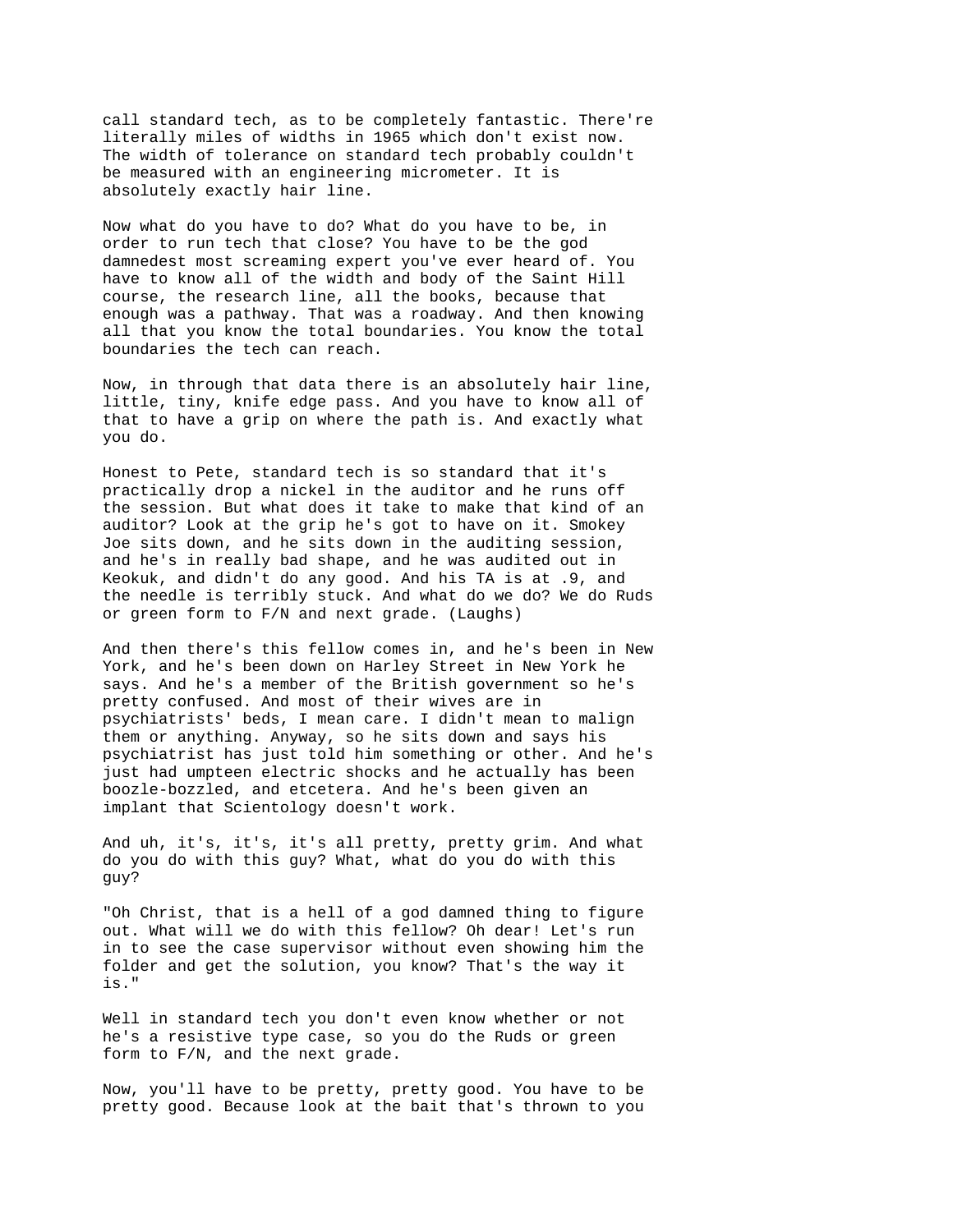all the time. Now all you do is consider these wildly different cases as just bait on a hook trying to get you to bite. Everybody is so different. And boy, they're just about as different as the same spot of ink sitting on the same spot of ink.

Now, by George, it is pretty, pretty doggone interesting, the session control and the self control which an auditor requires to actually go down that highway. All invitations refused yet ARC isn't broken, and so forth, and yet he just runs him. Now there, there's the way it is.

Now if the case proves to be a very resistive case, and we don't seem to be able to do anything with him, you will find out that we can't do anything with him only if he has already been subjected to the unusual. So standard tech has to include cases which have been run very non-standardly.

You know, been audited in D.C. No, I won't malign D.C. All Orgs are just as sour as all Orgs, and by the time this course is being taught they will all be snapped up to battery again. And they will be running fine.

I am embittered by the folder I just got in from that quarter, that's all. It's pretty god damn grim. The earliest folder, the earliest session, has about a three page list in it as the first list made, followed by a second list which is about a three page list, and the first list hasn't been nulled, and no item was given the PC, and the second one has several reading items on it. What the hell were they trying to do?

But the last one, the last auditing report is the real panic in that one folder. It is a real panic. I mean it's something to sit down and cry about or laugh uproariously about. The TA is high, so she was probably overrun on OT1. After doing two unnecessary S and Ds, which had, each of them, at least three items on the list reading. TA was higher at the end of session. See how the, see how the rules are avoided? Now there's only one item reading on the list. It's just about the damnedest thing anybody ever heard of. Do you know, do you know in actual sober, sober, sober, sober fact, that this can be interpreted, that you have three items which read on the first nulling, and then you nulled it again in such a way to submerge two of them and leave only one reading, and then that fulfills the requirement of one item reading on the list. Now whatever jackass figured that one out, and whoever copied him, ought to be sad. Because it's completely bonkers. It's completely bonkers.

Now there've been people on the line who have put out re-written bulletins and things like that, and there is a re-written bulletin which shows just that happening. But that is bonkers! So we can assume that people who are a bit inclined to malign, knock apart and shoot the human race, and have that as their only goal, can get into Scientology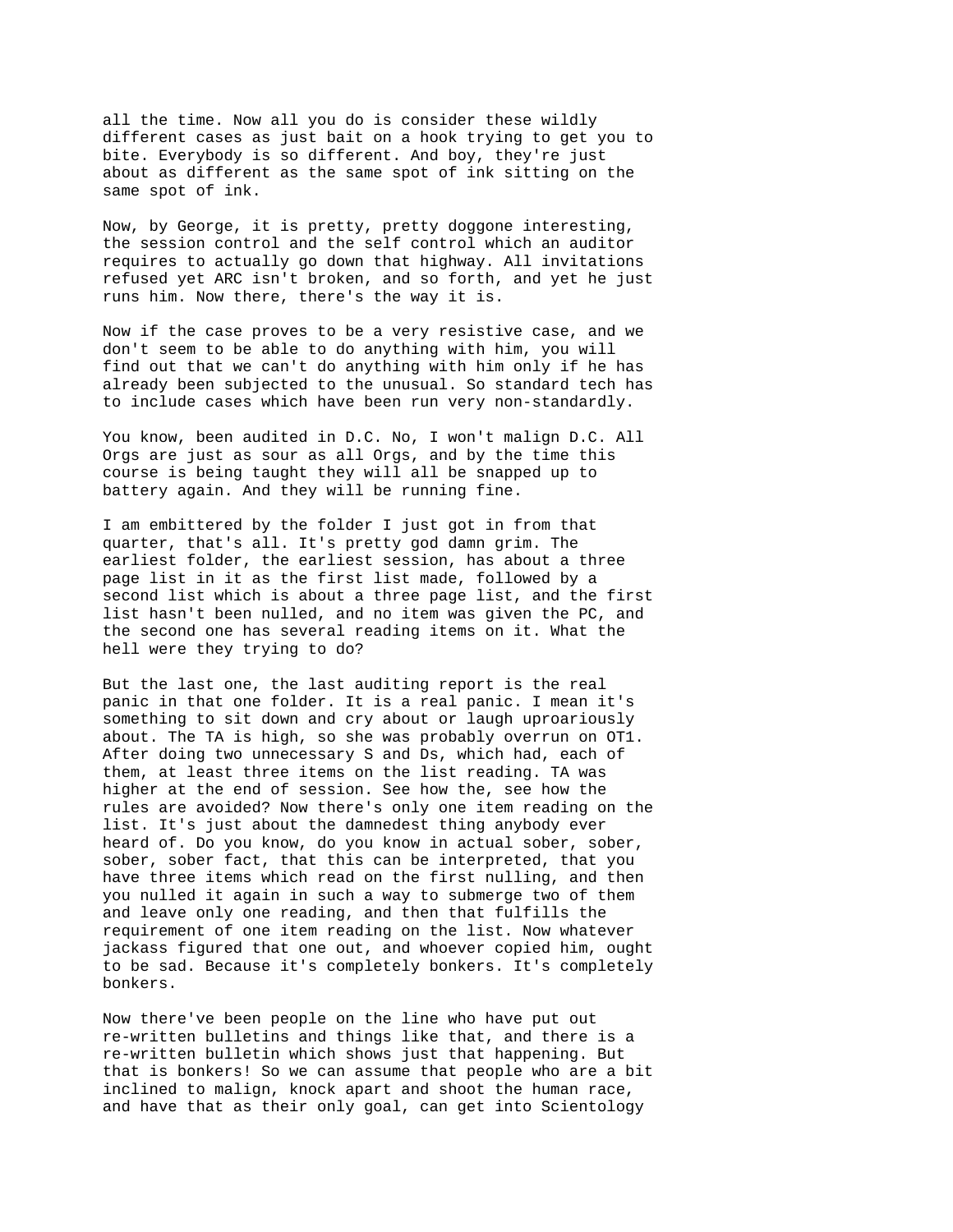and can remove things from the technical line, or pervert or alter things in the technical line, which then makes Scientology unworkable.

Therefore, we have entered in upon a program. And this program simply is that you, called in from your various Orgs, are being taught rapid-fire as hard and as clear and as bold as we can teach you. Standard tech. The auditing of it and the case supervision of it. And we will send you back as Class VIII provisionals.

Do you know that absolutely standard tech, complete, proper, hair line standard tech, used in organizations throughout the world will at least triple the stats of each within 90 days? Couldn't help it. And if it was really applied in a business like fashion, and nobody messed it up in any way, shape or form, one of our Division 5 people said we might even be able to take the planet within a year. It is hot.

Scientology is so much hotter than anybody thinks it is that it is fantastic! You don't have to take my say so. You'll find it out as you go along the line. You'll find it out. You're about to have, as an auditor, some very exciting adventures. Cases start falling apart in your hands, without any unusual solutions at all. It's only when you goof it up that you have trouble.

Now there are two actual spheres of instruction in this. One is auditing of it, and two, case supervision of it. And the case supervision of auditors is a more difficult subject because the auditors, they're not going to follow the case supervisors' instruction. I know on some folders in which we were teaching this I have seen one student auditor fail to follow for three consecutive sessions the case supervisors' instructions, winding the case around seven assorted telegraph poles, and driving the case supervisor straight up the wall, so that the case supervisor then started to offer very unusual solutions trying to rescue this PC before it was too late. And the PC came out right, I think, by just going back and doing the case supervisors' instructions in the first place.

There are various sins on this line. But if you think the auditor has to have, if you think the auditor has to have it, a grip on tech, what does the case supervisor have to have? He's the crystal ball boy. He's got his job, to pick 'em up after they've fallen on their heads. Now of course all cases are case supervised. There aren't any cases that go through any org, there must not be any cases going through any org, there must not be any cases audited any place, that are not case supervised by a Class VIII. The next session may not be given until case supervision. Now the auditor, if he is a very well trained auditor, can refuse to do the case supervisors' instructions, because it's the auditor who is going to be hanged. But he can only refuse to do them and not audit at all. Be may not ever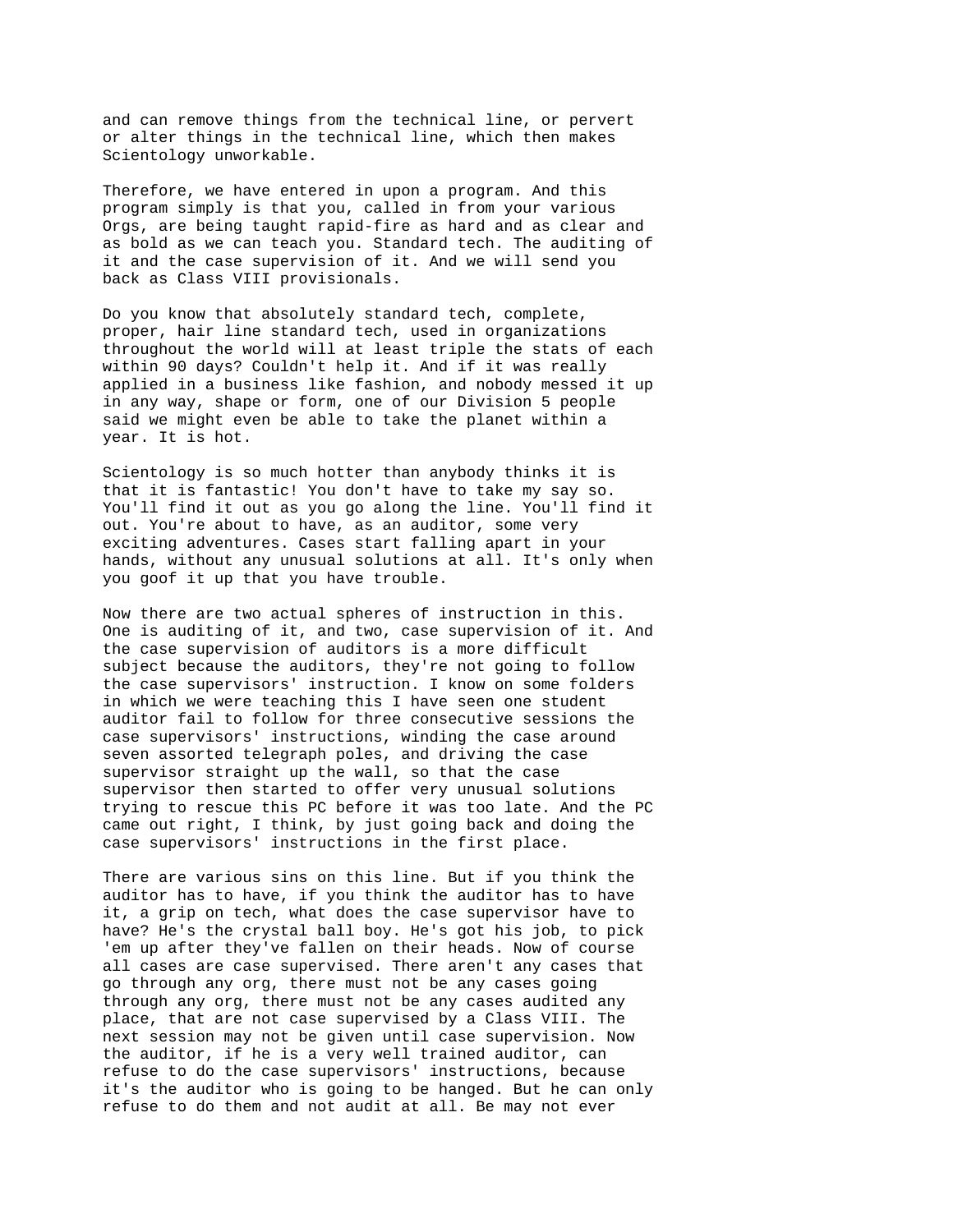vary or alter a case supervisors' instructions. He opens up the folder, and he sees a case supervisors instructions, and he himself perhaps trained to Class VIII disagrees with these completely. Now he must take it up with the case supervisor. He has a right not to audit them, but he has no right whatsoever to audit anything else. You see how it's sewn up?

You say, "Yes, but this PC could sit there for a month without any auditing." It's god damn well better he did. If there're two people who have entirely different opinions on what ought to be done with this case, then either one or the other of those two different people do not know standard tech, because if they knew standard tech they would not have any divergence of opinion.

Now there are certain things that get wrong with cases. There are certain cases more resistive than other cases. There are certain cases that do not appear to be standard. They're standard enough. There's a little 7 line assesment which is longer if you want to ask more particulars on each one but there's only about 7 things that prevent a case from running - easily - these are the resistive cases.

And they're something, they're something on the order of being audited with ruds out - different cases, with different items.

There's cases that have had experiences of release quote unquote on biochemical preparations of one kind or another. And these cases have a comparison level, they also have one hell of a screaming awful ridge. One such case at the AOUK I heard of - he wrote me a petition. He said he'd been 800 hours on class 3 and he never could get back of an LSD release that he had in 1966. Oh I don't know how he was managing it man but for sure nobody had ever rehabbed that LSD release.

Now you get invariables - you are dealing basically in invariable things, highly invariable such as "A high tone arm is an overrun". See - it's not a rump and a dump and probably an overrun. It is an overrun of some kind or type.

A low TA is an unflat "3". The state of this character.

One item is reading on a list. If 2 items are reading then the list is incomplete and must be completed by adding items to it. I'd better be more specific you know - Simple Simon idiocy - this .. its this kind of stuff see - its rat a tat tat a tat tat - see. It is the point "A", it is the point "A", it always will be the point "A" and so forth. And anybody can count on an AO saying they now run Green Forms without a E-meter at the AO and anybody trained on this line can pick up this little violin and play a little tune:

It may be so,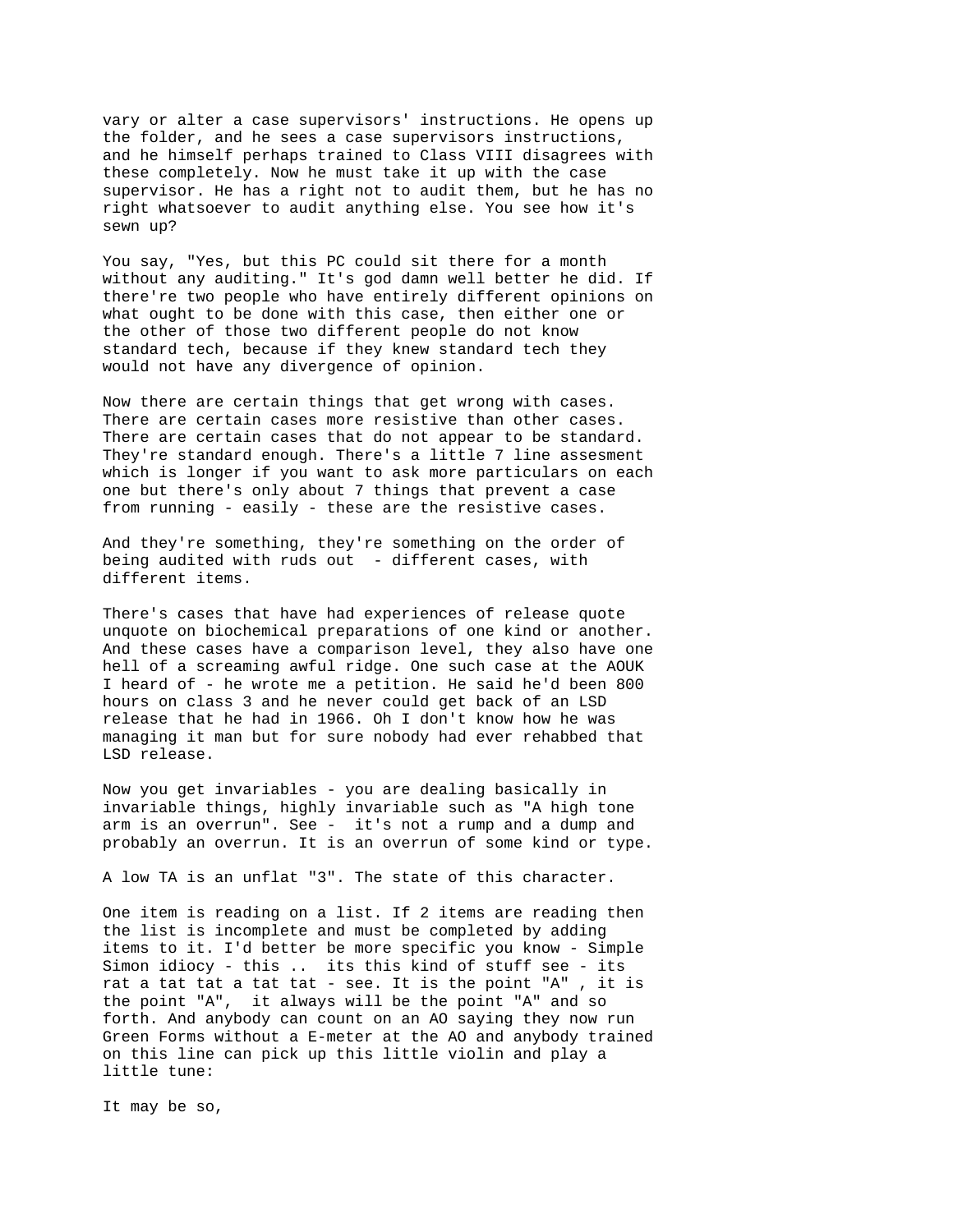We do not know, You story sounds so clear, We hate to doubt your word, But - doesn't go here.

(laughter) Standardization.

Now, the whole body of technology, as far as lower grades are concerned and Power, was not completed until 1966. And it was completed on a hairline precision by 1966 at the lower levels. It has now moved up to complete, now, it is absolutely complete straight through to OT section VI, complete and released and that is it. IV, a new I has been released, and IV has become a review action of highly precise, of a highly precise nature, uhh, that puts it all together and gives the guy back all of his gains after he's goofed it up as a solo auditor. Anyhow....

And then, what they do, they do. They goof it up. I guess the latest method of running III is putting the empty chair across from your auditing table and asking the chair if it, if it has any engrams and then the chair doesn't speak. So one then attests III. I don't approve of that. That's not standard tech. (Laughs)

And having a body thetan give you his name, rank, serial number and so forth, auditing him with Dianetic audible commands, "Go to the beginning (mumbling the commands of R3R) mmemblemm mm and, are you there and so on wmm dmmtm thmmm wmmmbl... " Yeah, for chrissakes! , didn't you ever hear of telepathy? We do it all telepathically. Jzzztl Bump. Toot zee! Zzzzmmmmnl Phew! (Laughs)

And as far as 7 is concerned, and 8, all the materials of 7 and 8 are sitting there. I haven't written them up. There's no reason to write up 7 and 8 without standard tech in up to 6. And, the other thing is I'm so far into 8 that 7 has gotten awfully dim. I'm just being lazy. And besides this, people haven't been nice to me lately. They haven't been nice to me. They here and there, here and there, why, there have been non-compliances with standard technology, and although people say, "Yes, we're doing just as you said", and so forth, the review folders don't follow. So, I, I think I won't release 7 until auditing is standard through the world.

Actually 7 is one of these little jolly old go-carts. 3 goes zig and 7 goes zag. And if a guy can't audit at 7 he may as well quit.

And you can talk all you want to about uh, the guys start getting into trouble, do you understand? They start getting into plenty, plenty, plenty, of trouble, if they can't audit well at 3. Well, if they can't audit well at 3, boy they're going to go down for the third count if they can't audit well at 7. 'Cause 7 is much tougher to audit than 3,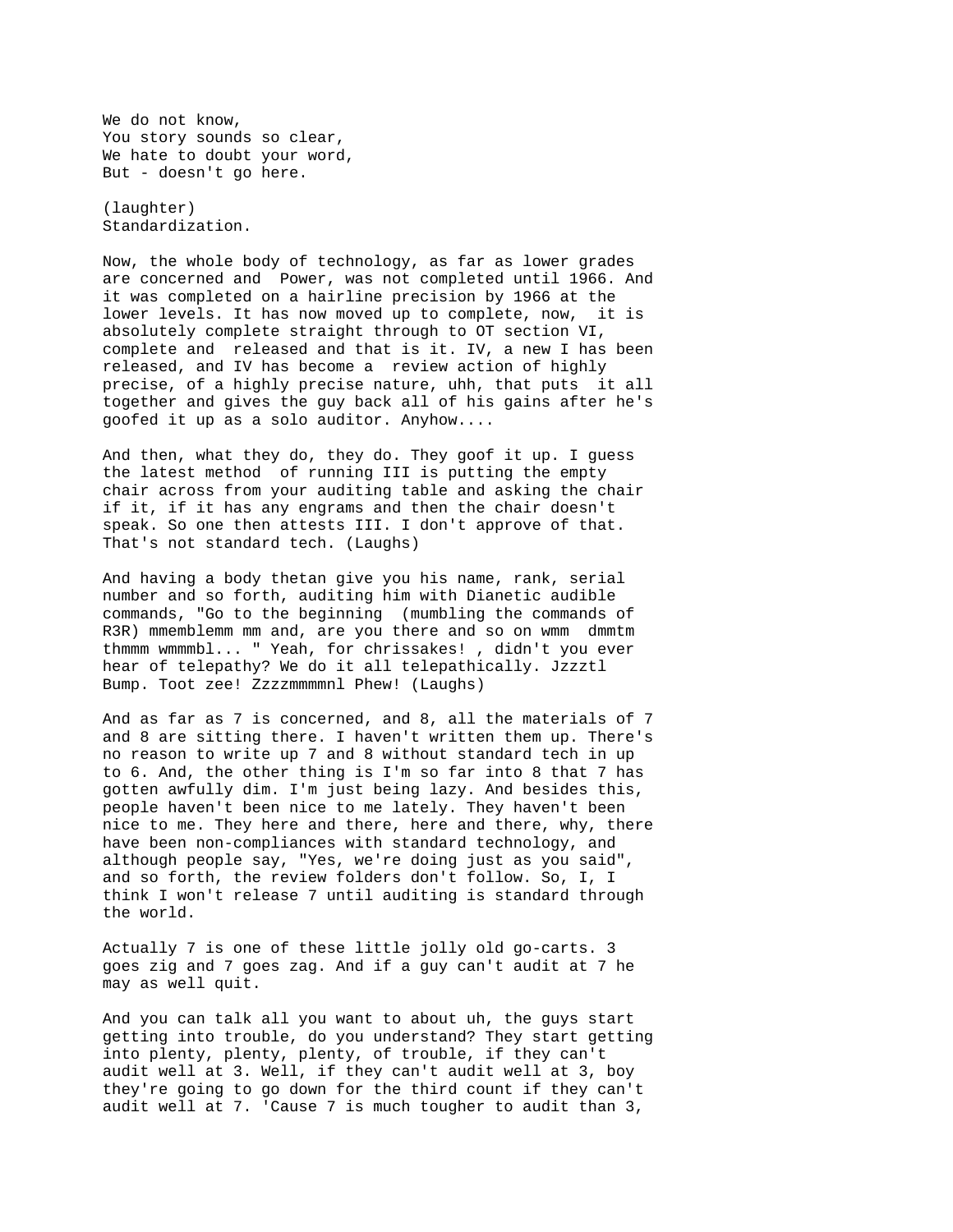merely because it's just more or less straight auditing job, but it's got zig zags in it. You have to know your business.

And as far as 8 is concerned, well 8 is very airy-fairy, and uh, well I'll give you some kind of a notion of it. The lower grades are dominant C, communication. They're dominant C.

Somewhere in the vicinity of Power, one passes into the band of R. And R runs on up to, pretty close I suppose, I haven't made a graph of it, but somewhere around 3. And then from 3 on up it is pure A. That is the dominant. It's affinity that runs on up from there. And when you get up into 8, why the three start to harmonic, one after the other. You get R and you get A and so on. Your dominant stress.

It is only because a person is out of dominant communication, or C, that you can have solo auditing at R6EW. He doesn't any longer need a communication cycle. But he needs R. man and what he does is get heavy increases in R. And these increases in R move up, and if he has done all of his grades like a good boy, he will arrive at 3 with sufficient R to be able to flip over into A. And it's uh, at 3 where it starts going into heavy affinity. Affinity is the dominant.

You get into all sorts of conditions. You, when you get 3 you start finding yourself loving everybody, and so forth. So these, these are just some of the considerations as they go up along the line.

Now, it's actually just interesting. It doesn't change anything. It's where the person is progressing. But, if a person has neglected his grades, lower grades, and neglected C, and hasn't picked his C up as he comes up through the grades, why when he gets into solo his reality is inadequate, and it is not possible for him to, in actual fact have any R on 3. No reality on 3. Well that means he's out somewhere along the line, don't you see? He hasn't made it in that way. And then if you find him hating everybody when he gets to, when he gets to 5, or something like this, well you know very well that he actually hasn't made it there either.

These'd just be tests of whether or not the guy has gone up.

You will find out, oddly enough, that the trouble with cases is a failure to make the grade.

(Laughs) Not to make a horrible pun out of it, but if you were to hand Clearing Course materials to Joe Blow of Hoboken, if you were to hand the Clearing Course materials to Joe Blow of Hoboken you would find out that he would be in a completely unreal state. He doesn't even restimulate. Most remarkable thing you ever heard in your life. He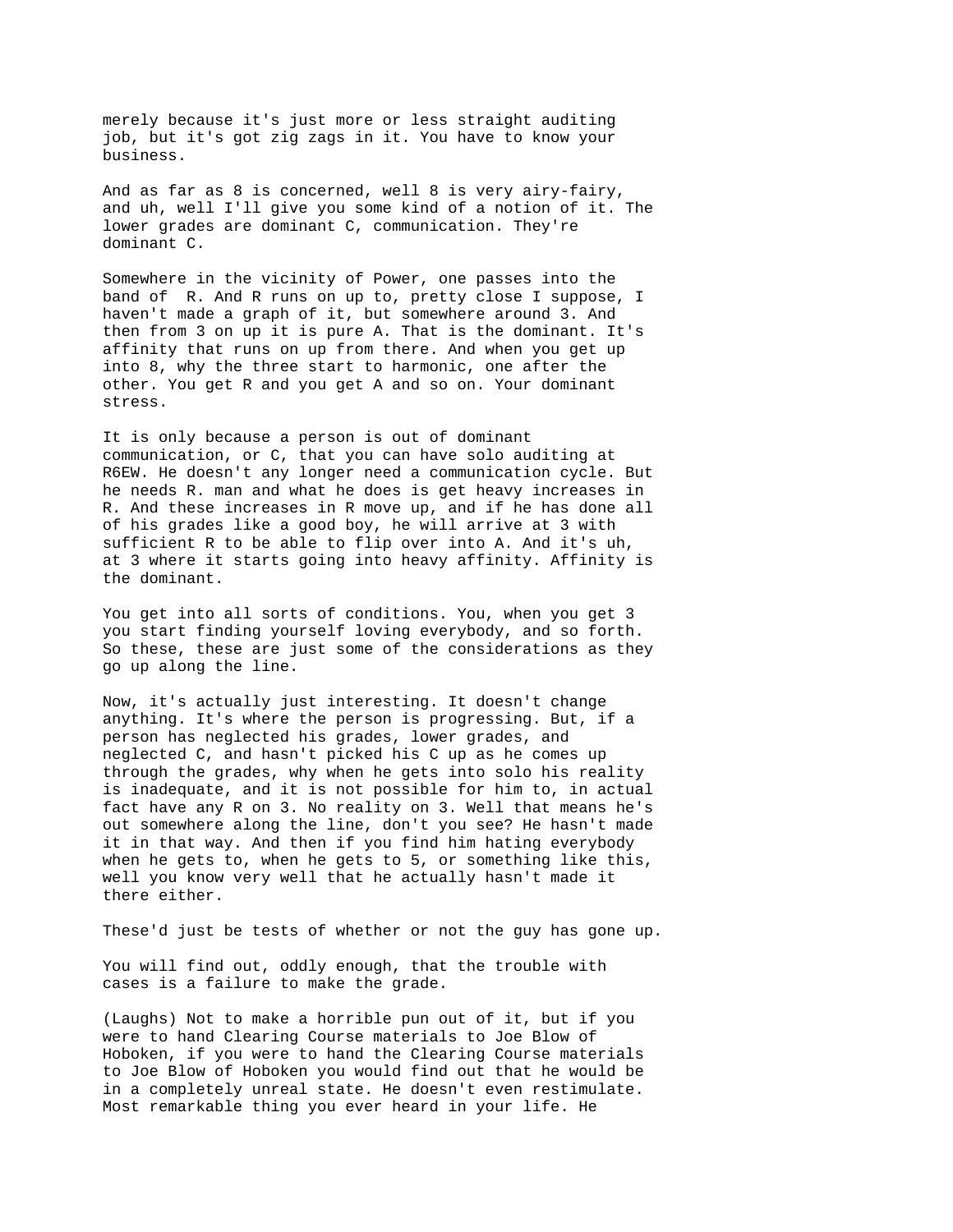doesn't even restimulate. What wall?

Now the E-meter reads just above the level of the individual R. Pardon me, it reads just a tiny bit deeper than his extant R. So a fellow could be there, sick as a pup, his leg broke and everything else. Maybe he didn't have any reality on anything that was wrong with him at all, and he doesn't think anything is wrong with him. So you ask him, "Is anything wrong with you?" And he'll, "No, feel fine." Baffling. You'll say he has no subjective reality. Well I don't know why you're using the word subjective. He just doesn't have any reality, period. That's all. (Laughs)

So anyway, the E-meter will read just a little bit deeper than the guys' R. Now that it happens to be a basic law. That happens to be a basic law. So you ask this bird for an ARC break. And he's just been knocked in the head some way or another and anybody would have an ARC break. Anybody. He doesn't have any ARC break, he doesn't know what happened.

So you as an auditor know what is wrong with the person, usually far better than the person does. And as a result you know far better than the person what is wrong with the person, but this little law gets in your road. The E-meter reads just a tiny bit deeper than the guys' R level.

And the meter didn't read on it, so it is either suppressed, or it is below his R. So if you try to do anything more about it at that moment than that, you've had it.

So Class VIII takes what it sees on the meter. And a Class VIII auditor knows the meter has read, or knows that it hasn't read. He really doesn't even know what it has read on. He can suppose that it read on the question he asked, but it also might have read on a fly that just bit the guy in the ankle. So if he gets an unusual reaction in response to his question, along with the read, then he always checks for a false read. Did it read or didn't it read? See, he doesn't go on the slavish academy level action that the meter read, and therefore it was. Now he not only cleans up the false read he got, but he feels that if this thing is falsely reading it must have falsely read for somebody else too. So he cleans up the false reads on this subject.

I'll give you a little kind of a, of a total loss of gain. An individual had gotten off a terrible second dynamic withhold. And he had gotten this off in London to an auditor in the London HGC. And he felt great, he felt wonderful, he got someplace else and some auditor was auditing him, and got a read on a withhold and he immediately assumed that it hadn't blown.

So he went on for the next two or three years giving up this withhold to every auditor because it always read, and he knew he couldn't blow it, so therefore Scientology had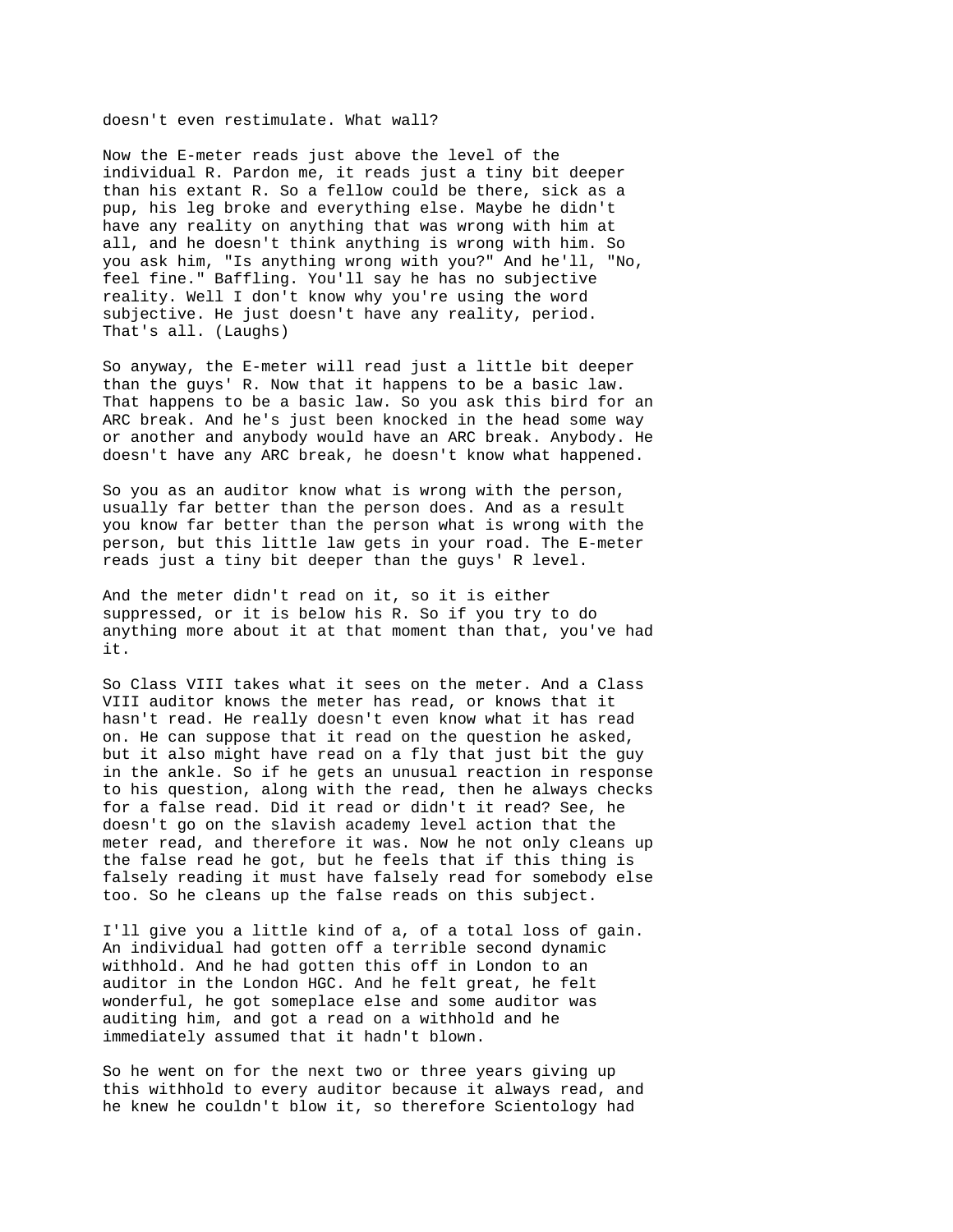## failed.

I myself was the review auditor in this particular instance, so I, of course, immediately checked for false reads when he came up. "Ah" he says, "You know." I could read it, you know. He said, "That again, well it's just like this." And I said, 'Wait a minute. Uh, you've gotten this, some withhold off before." Yeah, he told me all about how he'd gotten it off before. I just checked it for false reads, traced it back to the first false read we could get, cleaned it up, the needle flew like a bomb, he had his gains back all in a batch. Pongo! About a two minute operation.

So, there's something to this. Now, if auditing is working as it is, as has been done prior to 24 September 1968 A.D. 18, if auditing is working prior to this date when we are launching standard tech, it is a terrific testimony to the subject, because the subject has been being applied in a very sloppy, knockely wackely fashion. So it's a great testimony to the fact. It's a great testimony to auditors.

Now from this point on we have a very narrow track. And having an extremely narrow track that we can follow we have to have, one: Confidence that it will give us the gain and that confidence is borne out of experience. And it will give you the gains. And, we have to have an application of it in uniformity, and we have to be able to patch up every non-standard run case there is. And that sounds like a tall order, but standard tech patches them up very easily.

It's only - certain laws, certain rules, and so forth in this subject. You can only repair so many repairs, and then you'd better take the guy who has been fixing it up so that repairing repairs had to be done, and you'd better get him grooved up so that when he is put to repairing something with a perfectly valid C/S, case supervision, he actually does it, and doesn't produce something else that has to be repaired. Do you follow?

So it is a very bad thing to begin to repair repairs, because you can start repairing the repairs of repairs, and then repair the repairs of those repairs which fail to repair. And the folder gets thicker, and thicker and thicker.

Right now, Quals through the world prior to this date of 24 September 68 are mainly engaged in making up errors to be repaired. And the folders are very fat indeed. Now, Quals' stat used to be volume of money paid, but if a person can't get out of Qual, if he's held a prisoner until he does pay, which I understand is being done here and there - that, if that is the case, then, then, then the statistic itself doesn't tell anything. You could actually just fix a case up so that it had to be repaired and Qual would make a fortune. You see? Now your good case supervisor that's runnin' 'em along in the HGC and over in Qual, and he's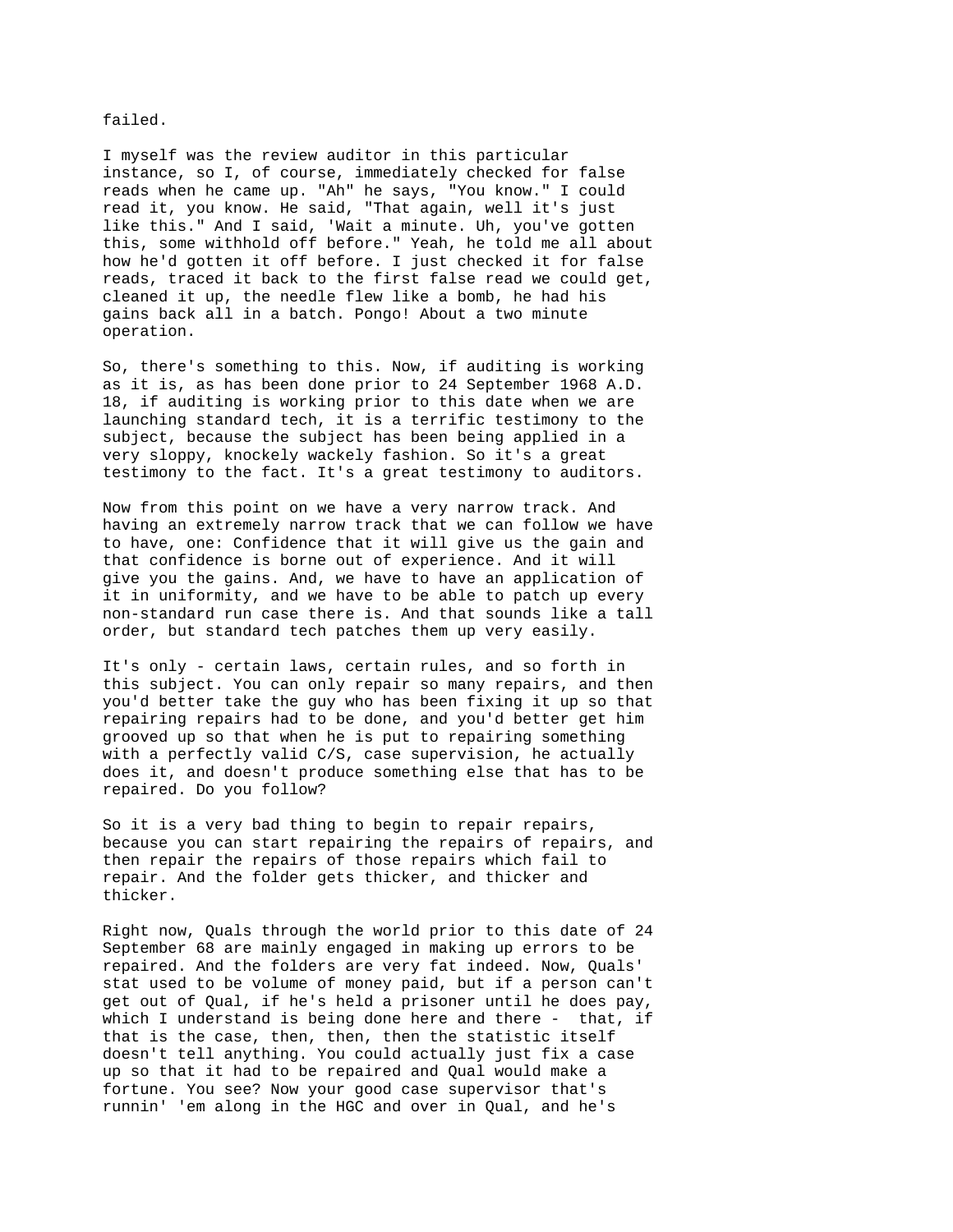runnin' 'em along - Then Qual folders are very thin, and then HGC folders are damn thin too.

Now the thing that is most neglected is just this. Is cases are set up to fly. Standard tech goes this way. You take a case, take the bugs out of the case, you know, the missed withholds and the rudiments that have been out, and the guy has been on gasoline for several years, but you get this guy set up and you just take the bugs out of the case. And then you set him up and you point and fire him. And you don't give a standard tech session unless your PC is flying.

That's who you see those huge letters F-L-U-N-K exclamation point, exclamation point, in my C/S folders. It is a real flunk to run any major action without the case already flying.

He says, "But what the hell, what are you talking about? The guy's PTS, the guy's PTS. His wife's in review. His wife's in review. That is why he's having a review, because he's all caved in, he's all caved in, and he's...and he's...he's PTS. And he's all caved in and that's why he's having a review...uh, and what do you mean he's got to be set up and flying before you do a major action?"

And then you say an S & D's a major action. "Oh, what the hell? What... what's this?"

"Well the S & D's supposed to set him up."

And you say, "No, boy. No. No. Down dog, down Rover. No, no, no. A major listing action. You set him up to run it."

"Well, how do you set him up to run?"

You get the Ruds in.

"Yeah, what if it ah, ah..."

"You get the Ruds in."

"Oh, I see. You just make sure they are. Uh, yah...you just pull an ARC break" and so on.

"No, no, no. You get the Ruds in to F/N."

"Get the Ruds in to F/N?"

Yeah, well, of course.

"Course. Uh, and then what happens if he doesn't..."

"Well, you do a green form 'till you get an F/N."

"Yeah but wait a minute, wait a minute. If you're doing a green form and so forth you can't do this S and D. You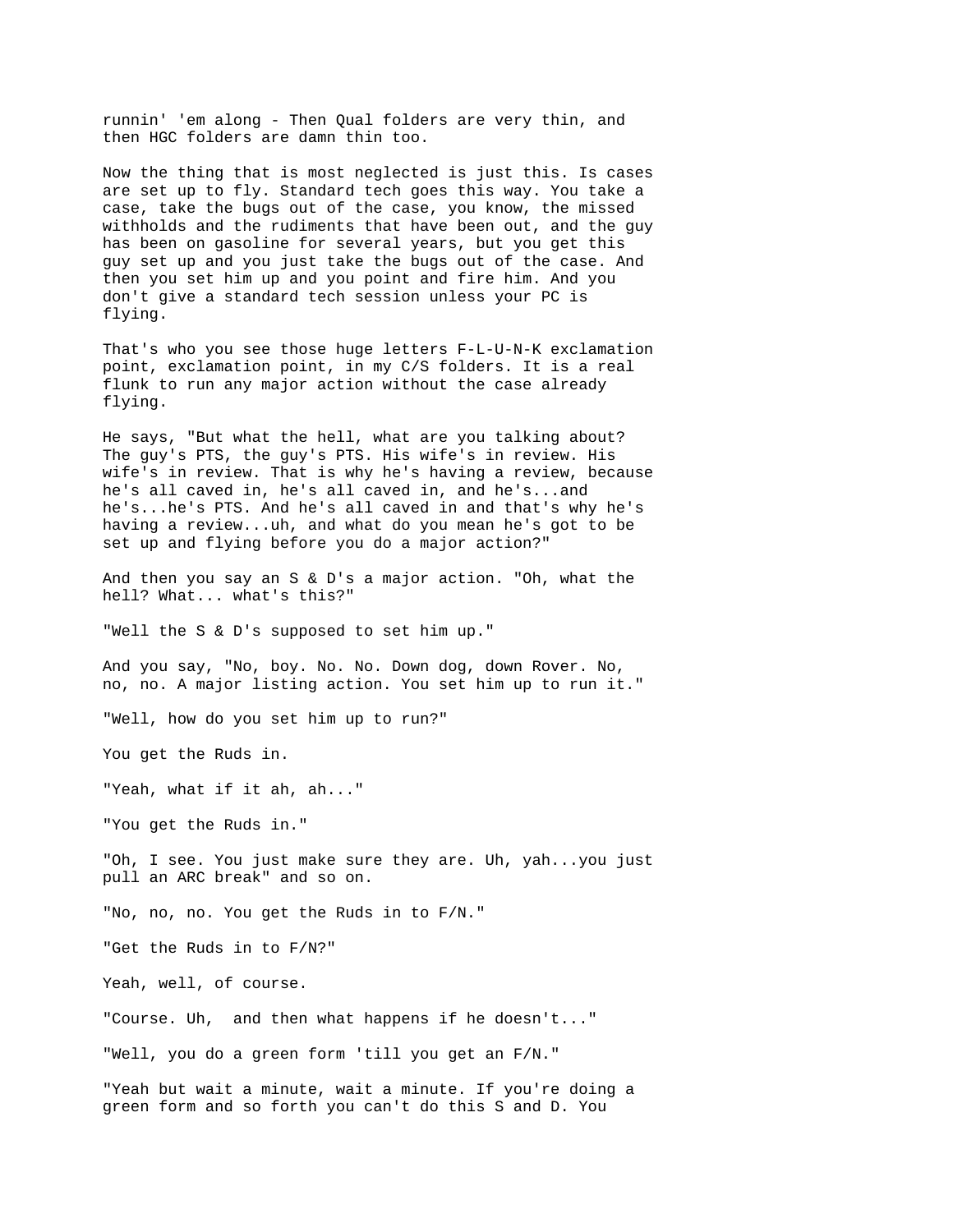won't do it ..he won't do an S and D unless he's..." "It says he needs it on a green form anyhow." "Oh I see. What if the guy didn't need it?"

"Oh yeah, yeah, undoubtedly the guy needed it, but you might have gotten an F/N on the green form before you got to PTS and then you wouldn't do it."

Well, what's this? You consider it a major action. You say major action is an S and D. That's right, remedy B is a major action, S and D is a major action. You set up the case to F/N. "Now, what, what if we don't... what are you, what are you talking about? You mean we're not going to run any more S and Ds?"

"No, no, we're not going to...we're going to run S and Ds when the guy needs some S and D. Why, you get him an F/N before you run it."

"Oh. Well golly, if we didn't have S and Ds we just couldn't keep Qual solvent at all" he'd say.

And you'd say "Good. Go broke for all I care." I like broke Quals. I'd just be as happy as a clam with an org that never ever had anybody ever walk through the door of Qual. And spider webs and cobwebs accumulating around the desk. That'd be just great. Because right now Qual is being used for case gain. But that isn't where you get case gain. You don't get case gain in repair. You've just got it backward. You get case gain with grades and major actions. You put the case up to fly.

You never audit the case unless he's flying. So you always fly a case before you audit it.

Now you begin to understand what it's all about. You don't try to heal the case with grades, you try to give him advances and gains. Big, major gains with these grades. And they get 'em, boy, they get 'em. They'll fly.

Standard tech isn't what I say it is. It's what works. And what works has already been established. So it isn't for me to say it's different. And it isn't for anybody else to say it's different either, because we fought for it, and we won it the hard way. Now let's consolidate it.

Now let's get it practiced.

The history of standard tech is a very long history. It is a very hard fought for history. There is a tremendous quantity of technology in Scientology and Dianetics. It is one of the largest, broadest bodies of information on the subject of human behavior that has ever appeared in the universe. And now I can say without fear of challenge because I know what's appeared on the back track, and it is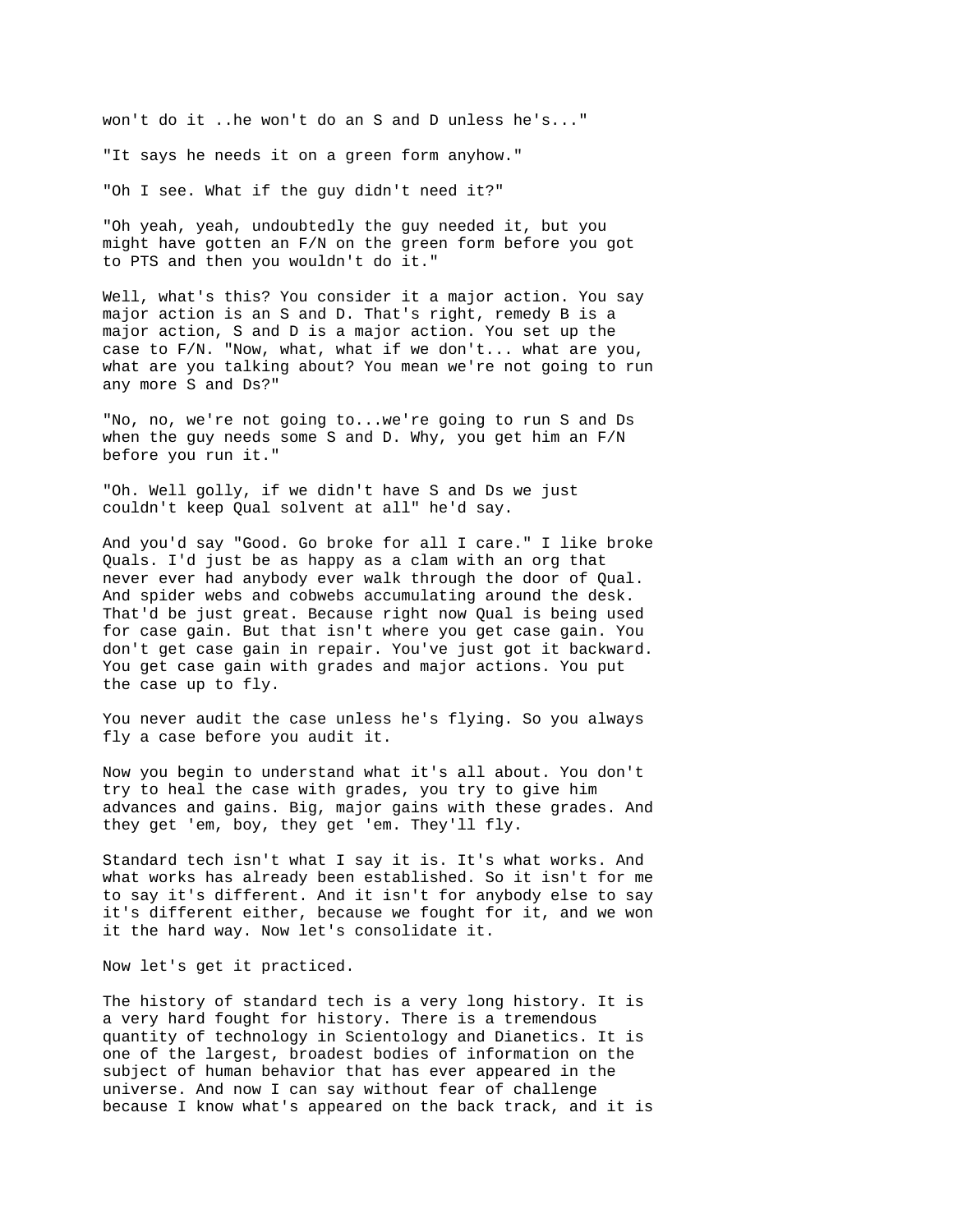so god damned, stupidly feeble that it consists of no more than crass superstition.

Now, the triumph is that out of this large body of material which embraces everything known to man or beast; there's hardly anything unexplored in that whole subject. Out of that whole, mad, wide ocean of material there's this hair line that goes right straight through the middle of the material. So you have to know where the ocean is in order to get on the hair line. Now that's quite an achievement.

Now I'll tell you how the hair line was chosen. And why it became that terribly narrow path which we now call standard tech. It is composed of those things, which if they are out, inhibit and prohibit all case gain. It's a negative assessment. If the points of standard tech are present, unresolved, the case will not gain. So obviously the resolution of these points in their proper sequence is standard tech.

If a fellow has an ARC break he cannot be audited. If he is audited without the ARC break being handled he will go immediately into a sad effect. And months later will be found just sadder and sadder and sadder. Well, it's a fact. Nothing you argue with. It's a fact. So obviously there's the ARC break.

If the fellow has a present time problem, you try to audit the individual with a present time problem you'll get no case change of any kind whatsoever. It just parks itself right there. It doesn't become sadder, but the case doesn't change.

If you try to audit a person over a missed withhold an individual will just plow in, and plow in, and plow in. And he'll natter and get mad, and get mad at himself, and on the various dynamics and so forth he'll have a hell of a time.

If you try to audit a case that has committed some tremendous overt, that he considers a tremendous overt, without ever touching on or letting him discuss or handle the overt, he'll just go into degradation. Now, if the overt happens to be on Dianetics and Scientology I actually guarantee it'll go straight into degradation. There's a horrible trick you can play on to somebody who has just been cutting Scientology to ribbons. If you were to audit one of these, one of these nuts, one of these screaming painted blue monkey-tailed idiots that have been howling around about Scientology, and so forth, standard tech would actually give him a gain.

But every time he hits the overt line he would try to do himself in. So, because you improve his reality, and the improvement of reality would bring him to a recognition of the wickedness of his own acts. And you've actually audited him successfully into degradation. The more successful you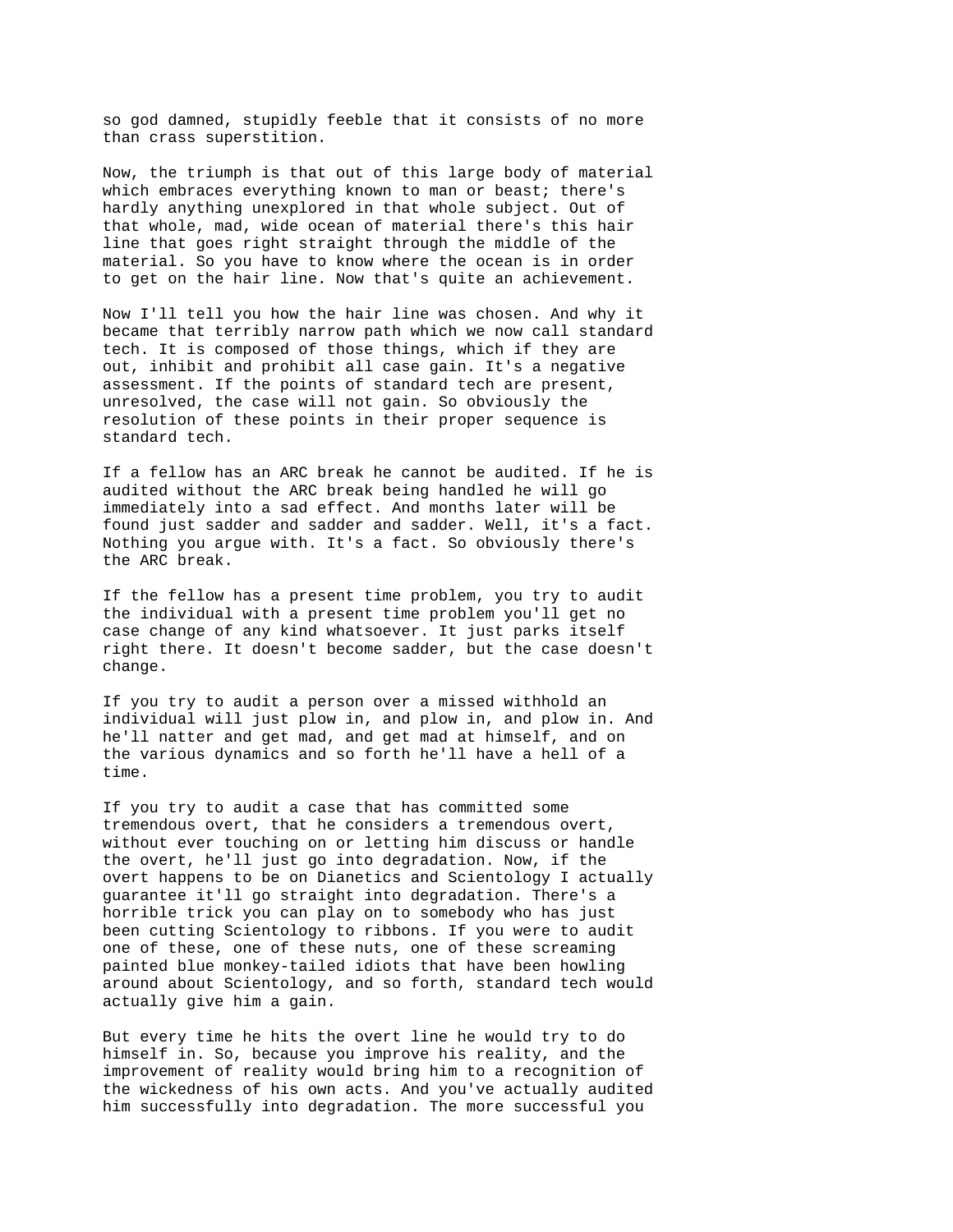were with your auditing the more he would become degraded. Do you follow? He would degrade himself. You aren't degrading him. He has been... now he realizes, since man is basically good... man, he realizes that he had been attacking something he shouldn't have attacked and therefore he is just a filthy pig. And the more it works on him the more he gets to be a filthy pig. You could actually handle it by handling overts, if you found the actual overts. But you'd probably have to couple it with motivators and overts, and you'd have to handle it very slippery indeed.

It's buttons of this type, buttons of this type. Now there are more esoteric lines of action, that's various actions of power, and those are all points on the ladder. Of course, you don't have to go that far, you get to this thing called a service facsimile. Every one of these guys is using some kind of a combination to make people wrong and himself right. And you walk up into the various strata of power, and you walk up into power plus which is a reorientation step, you go up to R6EW which blows whatever he's got hanging around from GPMs, you move into the CCs, you've gone down to death, and you move into what is now OT 1, you put him back in the human race, and then you get some more bank off the line, and OT 2. And you get rid of the body thetans at 3, and you review him all out straight and make him in beautiful shape, put him in his own valence and fix him up so he can confront things at 4, and then you turn him into an extrovert at 5 and 6, and then in 7 you let him examine what a horrible dog he has always been. (Laughter)

He usually, eventually comes to this conclusion. Normally starts out on the basis that he is the only thetan in the universe who has never committed an overt. (Laughter) Anyway, if we go on up the line we get to the old one, "Know thyself." The first dynamic versus the physical universe. The individual and life versus this universe. 7 is actually life vis a vis with life. And 8 is, of course, life vis a vis with the physical universe.

And the first three great philosophers that Greece produced took as their opening saga the relationship of life to the physical universe. They were starting in to the Empire State building on the top floor. You get to know yourself on 7 and 8. Mostly on 8. And then begin to find your relationship, your real relationship with the physical universe. And the ancient Greek philosopher didn't get any place because he didn't have any highway to get there. No highway at all. So standard tech is the highway. And it is built out of those points which, if they are present, no advance can occur. And there aren't any more points. Awful adventurous statement but it's true. There aren't any more points.

There's another trick or two, perhaps, something like that. Blaaaah. Couple of ways to do one or two of these things.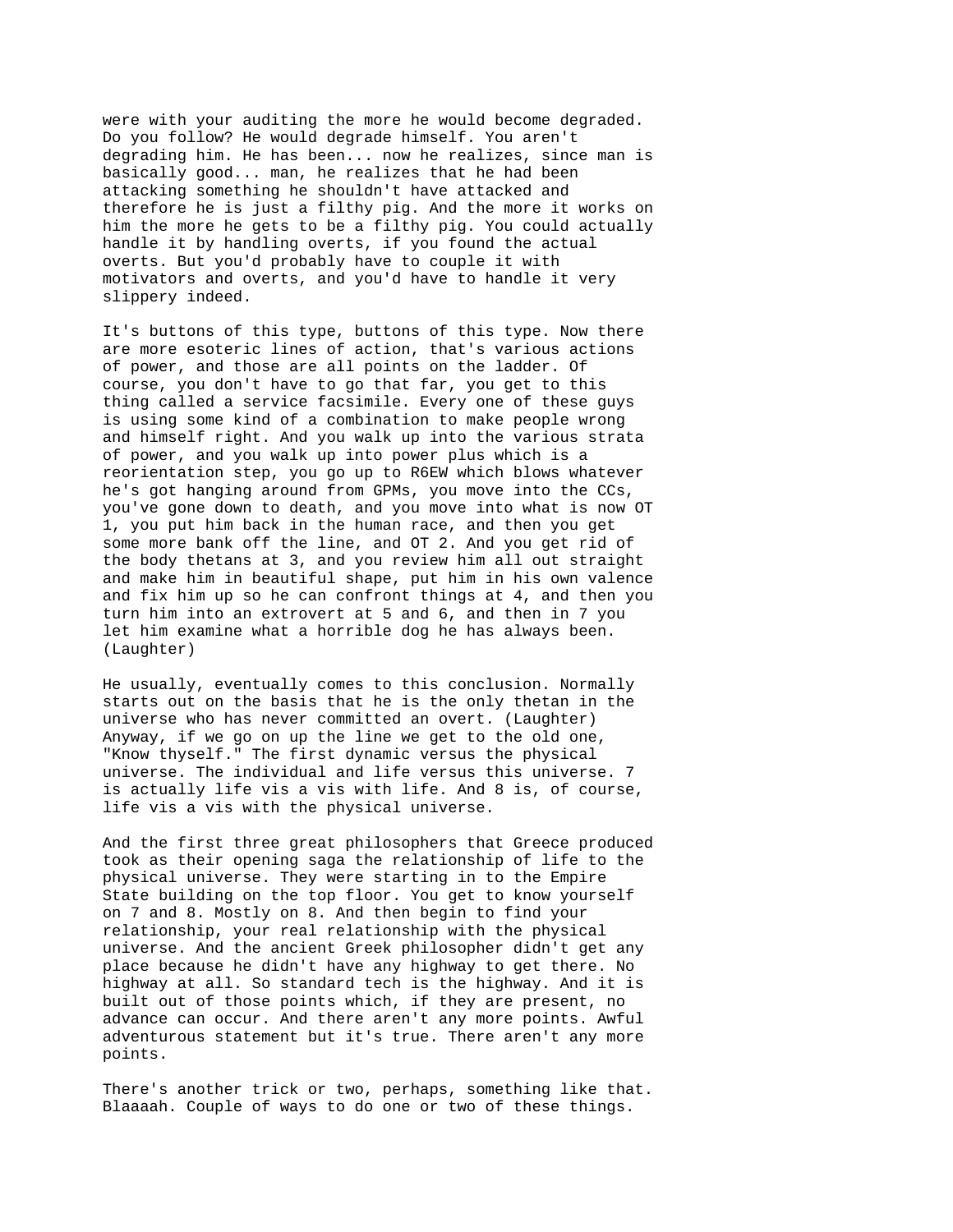But the variability, even on those, is weighted in favor of just one thing to do.

So, as you come curving down the line with standard tech, it goes right straight where we're supposed to go, and you can hold a case in to that groove, and it is a groove, boy. It is very terrible.

Now I can see you now, trying to get an academy auditor to see the light. And you've just case supervised this case and Archibald Swangolen is the auditor. And at the moment he goes in he finds the case supervision cannot work, because the PC actually, as it says make sure that you get the ARC break because the PC is very sad; he goes in there and he's just sure it's because the PC... just sure it's because the PC has a missed withhold. So that is why he ran Grade 4 before he ran...

And you say, "Wait a minute boy, what are you doing?"

"Oh well, you see, it's just... and somebody came from the AO the other day and they said it was always best to get off the service facsimile as soon as possible because then you could get the overts."

You will be in the optimum position to be able to say, "We do not care who came from the AO the other day. There is only one standard tech. And there is only one way to do standard tech. And there is only one way it is done. And there is only one PC, and that is a standard PC. And you ain't got a standard PC now. Let's go into this quietly and back into this folder, and where the hell did you miss the ARC break to begin with? And do it the right way, shall we?"

You, in case supervision, must first know that standard tech will solve the case. And that your direction of standard tech to be done will solve the case if the auditor will follow your C/S, and if he will keep his TRs in and finish the cycle of action on the case as it rolls along. And your confidence must be such that Aloicious Q. Squashbottom, himself in person, can emerge as the world's most unstandard piece of balderdash. He spends hours bragging to everybody how he's very different. And you still go in against this case and you order and your enforce the running of standard tech. And Mr. Squashbottoms' case will fall apart.

See, the, the attitude of an auditor handling standard tech is that of total confidence. And that confidence is something that is gained. That is won. If, by doing these actions you obtain an exactly predictable result, confidence is borne. And it's a very funny thing at this stage of the game to be talking about anything as positive as Scientology, as something in which you have to have confidence. The funny part of it is people have run into many cases that have been misaudited, that the cases appear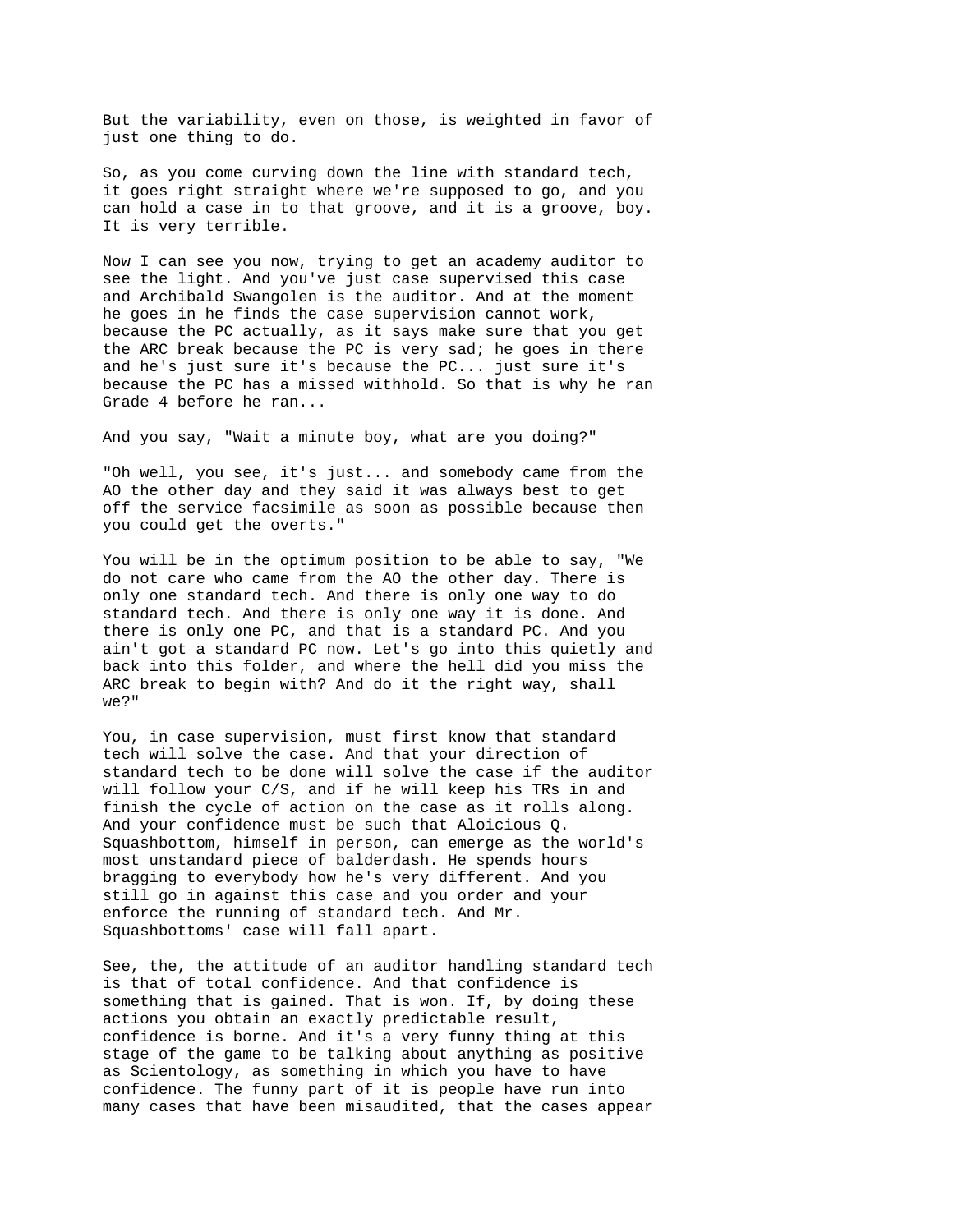different. Until you look back and find out that the guy has been talking to his first six auditors tried to tell him the PTP to those first six auditors and none of them ever handled it. And then you realize that you'd better handle the PTP.

So therefore it's a rather simple, simple world that you're dealing with. But you cannot adventure into this world of standard tech without a total, total grip on the technology itself.

You have to know technology so that... well you just don't avoid these major points. Like the twelve laws of listing. Well, hmf. That you don't have to thinkety about these things, they just are. You see the PC sitting in front of you, you know the Auditors' Code to a point where you see that PC sitting in front of you, and he appears just a little bit dirty as he sits down to session and you've got sense enough to ask, "Have you had any sleep?" And his skin tone doesn't look good. "Have you had any sleep? Have you had something to eat? Very good. Alright. We'll have a session."

You don't ask the classic I saw in a folder yesterday. "I don't know, I haven't had any sleep for six nights," the PC says. And the auditor said, "Shame, shame." The auditor said, "Tell me an earlier time when you've had no sleep." That will become a classic. Because it's a violation of the Auditors' Code.

So you know the Auditors' Code to a point where you don't have to think about it. And so, the standardness of standard tech is knowing standard tech so well that you don't have to think about standard tech in order to do standard tech. It simply is.

Now one of the parts of standard tech is the tremendous wealth we have here of folders and information. And the wealth consists of the fact that I have done five hundred separate supervisions on cases in the last five weeks. Now that's quite a few. I do them in my part time while I'm attending to other things. And of these lines the only cases that aren't flying are the cases that haven't had their auditing finished yet.

We had one very, very famous case. This case was made unstandard by being very unstandardly approached. The case staggered aboard, terrible condition. The case was audited.

Oddly enough, actually did achieve ARC Straightwire. And then the person who was on that line at that time said, "It's a dead thetan needle, so run him more. And ran him two days as an overrun of ARC Straightwire. And then I said to the next auditor, "Rehab the ARC Straightwire and run secondaries." The next auditor went into session, the PC was running a secondary. Just like that the PC was running the secondary. The very next step to come up. It was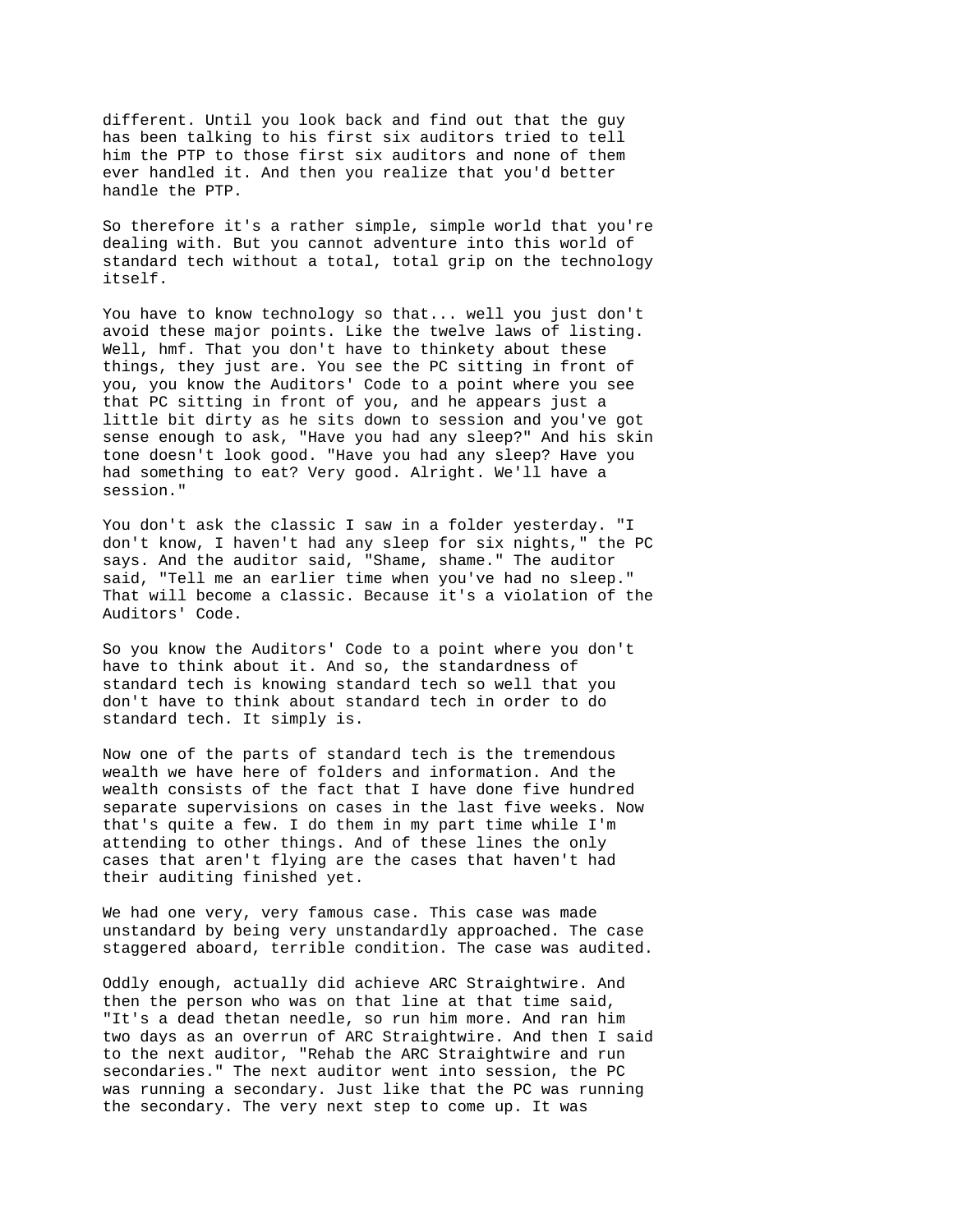happening. And the auditor was trying to rehab during that whole session. Sad day.

Time marched on, and then we finally found out that his TA was so high, and his case was so unapproachable that nobody could do anything with it, and he got to be known sort of as the black dog of Carnak. The black dog of Carnak was somebody who got on peoples' back and never got off. Because it was a sure assignment of doubt to even touch this case, because he sort of got it fixed so that you did something wrong. In other words, he blew the auditors' cool. (Laughter) In doing such an action the case was bad luck. So, this case then became very non-standard. It was an unsolvable case, and he was un-superviseable, and he was un-auditable, and nobody was willing to audit him. And, uh, I looked back along the lines and I found out that the case had R/Sed on missed withholds and connected to suppressive groups, and later on had blowdowns on missed withholds and wronging a Scientologist. And in all cases the auditor hadn't paid any attention to this. So I just sent it back into

session, we pulled the missed withholds, we got what he was really connected to, and well, all we did was rehab his former release on the track on drugs. And the case flew, straightened out marvelous.

Bingo, bango, nothing to it. I don't know how long really it took to straighten the case out. I don't know how long the session was. I don't imagine it was more than about 50 minutes. All I had to find was where standard tech had been violated. And where it had been violated it went to hell.

But anyway, it doesn't mean that you won't run into totally unauditable cases. There are totally unauditable cases. There's Callahans, Robinsons, and by the time these tapes are released and heard they probably have been buried long since in infamy. Uh, but uh, they become unauditable simply because they never come near an organization or present themselves to be audited. And that is the only unauditable case there is.

So you're here to learn this magic road. And you think at the moment it's very easy to grasp this, that's all there is to it, why did I come here? You haven't heard anything yet. It took me five weeks to make three Class VIII auditors. Five weeks. They are cracker jacks. They are marvelous. You've got to do it in three weeks. And the way your going to do it in 3 weeks is you're going to study the materials and then you're going to study the folders then you're going to study the materials and study the folders and study the materials and study the folders and your going to read all the well done sessions as well as the C/S in the folders and study them until you see how this thing looks and then you're going to study the bulletins some more until you see what technique is necessary in order to do it that way. And that is how its done - and its done by hard study and it is done by hard practice.